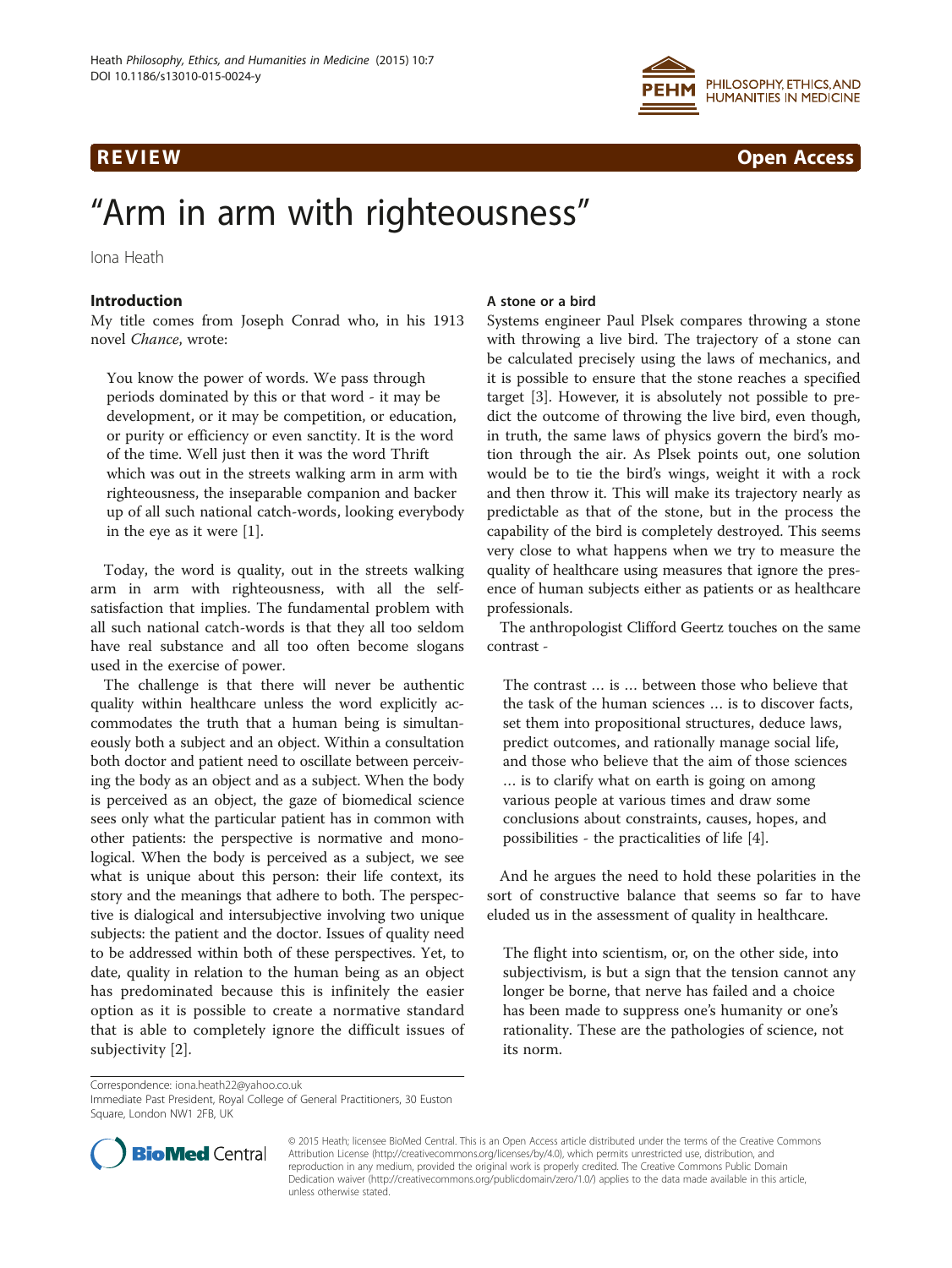So far, in the pursuit of quality, we have exploited rationality at the expense of humanity [[5\]](#page-3-0).

The great German philosopher Hans Georg Gadamer writes:

- the progress of technology encounters an unprepared humanity. It vacillates between the extremes of an affect-laden opposition to rational innovation and a no less affect-laden craving to 'rationalize' all forms and sectors of life, a development which more and more acquires the form of a panic flight from freedom [[6](#page-3-0)].

Today, much of the assessment of quality in healthcare feels like this panic flight from freedom and we are more and more subjected to 'the tyranny of what can be measured' [\[7](#page-3-0)]: the endless ticking of boxes and completion of forms and entertaining of teams of inspection and regulation [\[8\]](#page-3-0).

## **Surveillance**

Computers allow the processing of unprecedented amounts of data and they are driving an obsession with measurement and it is being used in a normative and coercive way to define and demonise "deviant" behaviour whether among doctors or patients.

Writing about the development and use of psychological tests, Tor-Johan Ekeland describes such measurements as rendering:

- individuals into knowledge as objects of a hierarchical and normative gaze. The individuality is no longer unique and beyond knowledge, but can be known, mapped, calibrated, evaluated, quantified, predicted and managed. They become techniques for the disciplining of human difference [\[9](#page-3-0)].

Biological variation has been appropriated to the causes of commercial profit and of lifestyle and political conformity, and normative quality assurance that focuses on the body as an object is part of this. In an increasingly individualistic and consumerist society, people are encouraged to seek "the best" both now and in the future. Nothing can be left to chance, every risk must be minimised and the emphasis is on control. Physicians may not be driving this but they are certainly colluding.

The culture of conformity pays lip service to autonomy and choice but it is clear that the individual is only really free to make the choice which is approved by the state [[10\]](#page-3-0). It is assumed that once the "healthy choice" is pointed out, everyone will select it and no account is taken of the very differing circumstances and aspirations of different people's lives.

Across the whole of medicine, we are witnessing an extraordinary process within which the definition of disease is shifting away from patients' subjective experience of symptoms, distress and suffering and towards the numbers of biometric measurement.

Longevity has become the preeminent outcome measure and the length of life has become more important than how that life is lived. Yet, as critic Christopher Ricks puts it, although -

Most people most of the time want to live forever. … most people some of the time, and some people most of the time, do not want to live forever [[11](#page-3-0)].

In 1941 Rebecca West wrote -

- only a part of us is sane: only part of us loves pleasure and the longer day of happiness, wants to live to our nineties and die in peace, in a house that we built, that shall shelter those that come after us. The other half of us is nearly mad. It prefers the disagreeable to the agreeable, loves pain and its darker night despair, and wants to die in a catastrophe that will set back life to its beginnings and leave nothing of our house save its blackened foundations [\[12](#page-3-0)].

If medicine and health care systems, and their associated quality measures, can offer no understanding of this other half, they will fail – drug dependence, alcoholism, mental illness, suicide, violence and much ordinary illness will elicit no response.

The contemporary marginalisation of the human subject affects doctors and other healthcare professionals almost as much as patients. Both have been reduced to interchangeable units within a healthcare industry: the one as a unit of healthcare need, the other of healthcare provision. And, as patients have been reduced to these interchangeable units of health need, their access to the system has been systematically prioritised over the need to sustain a relationship with a known and trusted professional, with another human subject.

#### Quality and outcomes framework

In UK general practice, the Quality and Outcomes Framework has exemplified the growing ascendancy of the body as object over the body as subject. It has provoked reactions ranging from enthusiasm to dismay but because of the substantial financial incentive the points have been collected assiduously. The stated ambition is that the quality criteria should be evidence based but most evidence is derived from the study of highly selected populations with a single condition and from only a segment of the age range. Nonetheless, the QOF criteria are applied across the whole age range and to those with complex co-morbidity thereby extrapolating the evidence well beyond its initial range. This systematic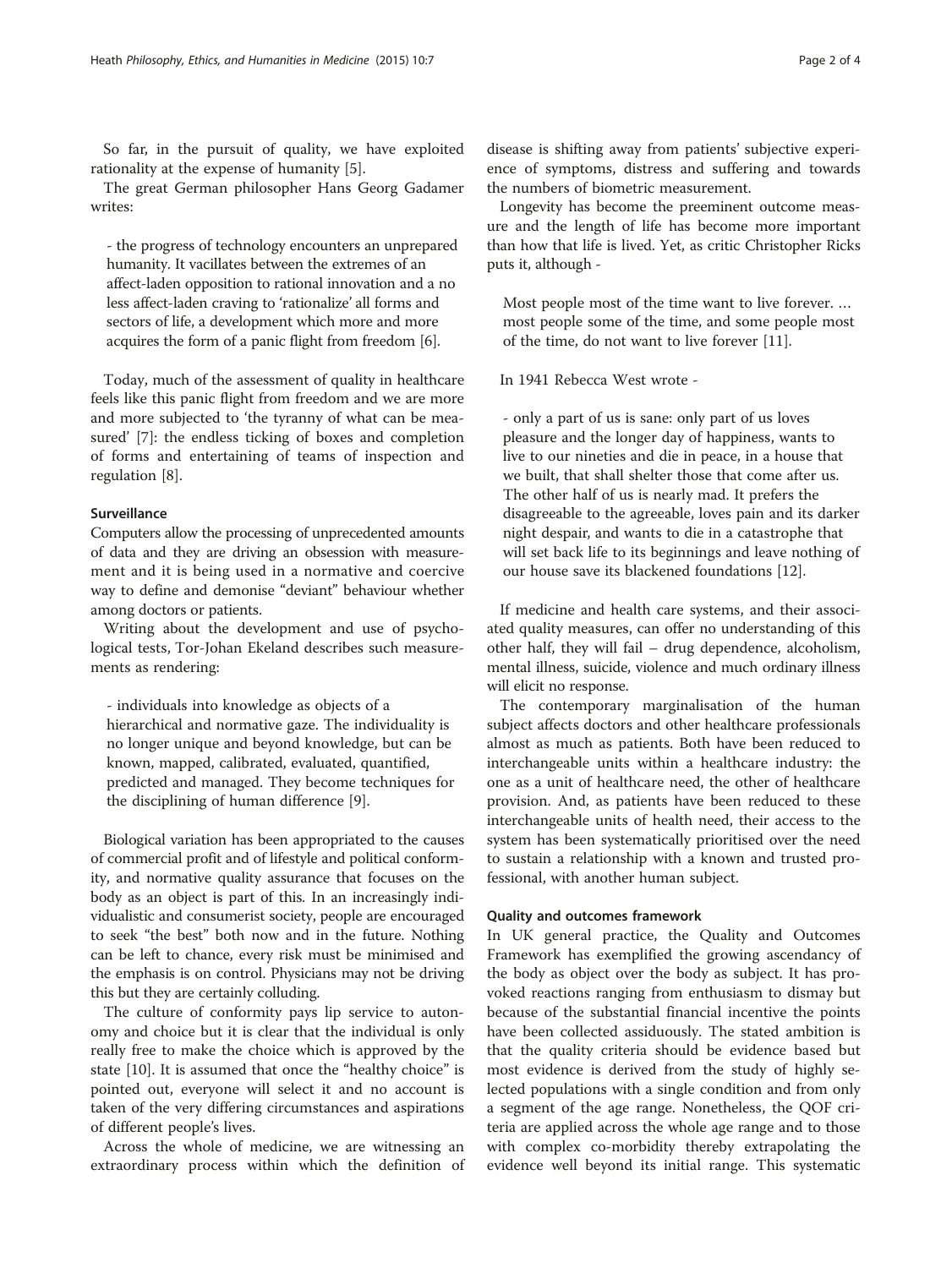extrapolation across age, gender, ethnicity, and social, cultural and economic context should be a serious cause for concern. To date, the vast majority of the clinical measures have been of process rather than of outcomes relevant to patients and a disturbingly large number of the measures assess the adherence to pharmaceutical treatments.

The QOF purports to measure clinical quality at the level of the individual, or rather at the level of a standardised normative individual of its own creation, and organisational quality at the level of the primary care practice. Take the case of a single patient with hypertension. However, she also has bronchiectasis after many years of smoking. She has just been diagnosed with cancer of the oesophagus. She has a child with severe learning difficulties and she is fearful, not only for herself but also about what will happen to her child. She is married and the relationship is difficult. Her sister has lung cancer and is already very ill. The sister's children have problems and children of their own and this is only the beginning of a story which becomes richer and richer the more it is told. It is a story with multiple components each of which interacts with the others unpredictably. Each of the components has a history which affects the interaction and each has the capacity to affect the patient's blood pressure and to support or undermine the treatment that is prescribed for her. To what extent does the achievement of a blood pressure of less than 150/90 assess the quality of this patient's care?

Don Berwick – perceptive as ever, notes:

Individuals involved in day-to-day improvement work fear that if "evidence" is too narrowly defined and the approach to gathering evidence too severely constrained, progress may be the victim [\[13](#page-3-0)].

The messy reality of primary care is that most patients have multiple, interacting and compounding problems – physical, psychological and social. However, most scientific evidence upon which disease-specific quality measures are based, explicitly excludes people with co-morbid conditions. When such patients are seen by a number of specialist physicians, each of which has expertise in a single condition, the sum of the advice can be both conflicting and excessively burdensome to the patient. The whole patient is more than the sum of the parts. The key tasks of primary health care are the integration of care so that it becomes both possible and coherent, personalising care to the particular circumstances and capacities of the individual patient, explicitly acknowledging the human subject, and prioritising the various problems so that the burden on the patient is minimised [\[14\]](#page-3-0). We have no metric for measuring these qualities. And if we could create one, would it make the task any easier [\[15\]](#page-3-0)?

In contemporary healthcare, numbers have, to a very large extent, taken the place of words; yet, description is so much more capacious than measurement. Perhaps we should be assessing quality much more through story and description and much less through number and reductive processes of measurement. The problem, of course, is that the assessment of words necessarily involves human judgment and cannot be done by a computer. Yet this is perhaps the one attribute of words that make them so peculiarly appropriate for judging quality within healthcare.

#### The predicament of professionals

As austerity and socioeconomic polarisation make more and more people sick, and as the quality machine demands more and more reporting, the pressure on general practitioners and other healthcare professionals is becoming intense. And there is no time for reflection and learning, no time for improvement, more failure, and so, yet more inspection and regulation is imposed: this particular vicious circle has become very familiar and seems to be wound tighter every week.

Clinical medicine provides the arena within which the subjective experience of illness and suffering is brought into contact with the classifications of biomedical science. The evidence on which biomedical science is based has been derived from the analysis of data from populations grouped together by what they have in common: difference is systematically excluded or ignored. Huge advances in understanding and efficacy have been made through these techniques. The ineradicable problem is that data collected from populations can tell us nothing about what will happen to any particular individual. The application of biomedical evidence to the care of an individual will always require the exercise of judgment on the part of both clinician and patient. What is the appropriate label to use for this person in this particular situation and which treatment is both acceptable and the most likely to help rather than harm? In primary health care, these judgments are often made in the context of an ongoing relationship between patient and clinician and the nature of the relationship can affect the outcome for either good or ill. Hence, the quality of primary healthcare is crucially dependent on two phenomena, judgment and human relationships, and for neither of which is there any recognised metric of assessment.

In 1956, the writer George Ewart Evans published his masterpiece of oral history which he called 'Ask the Fellows who Cut the Hay' [\[16](#page-3-0)]. It would be more than timely if those in power in this country could be persuaded to reflect on this title. There is a pervasive and disturbing lack of knowledge of the daily experience of working at the frontline of public service, let alone any valuing of or respect for that experience. This applies to